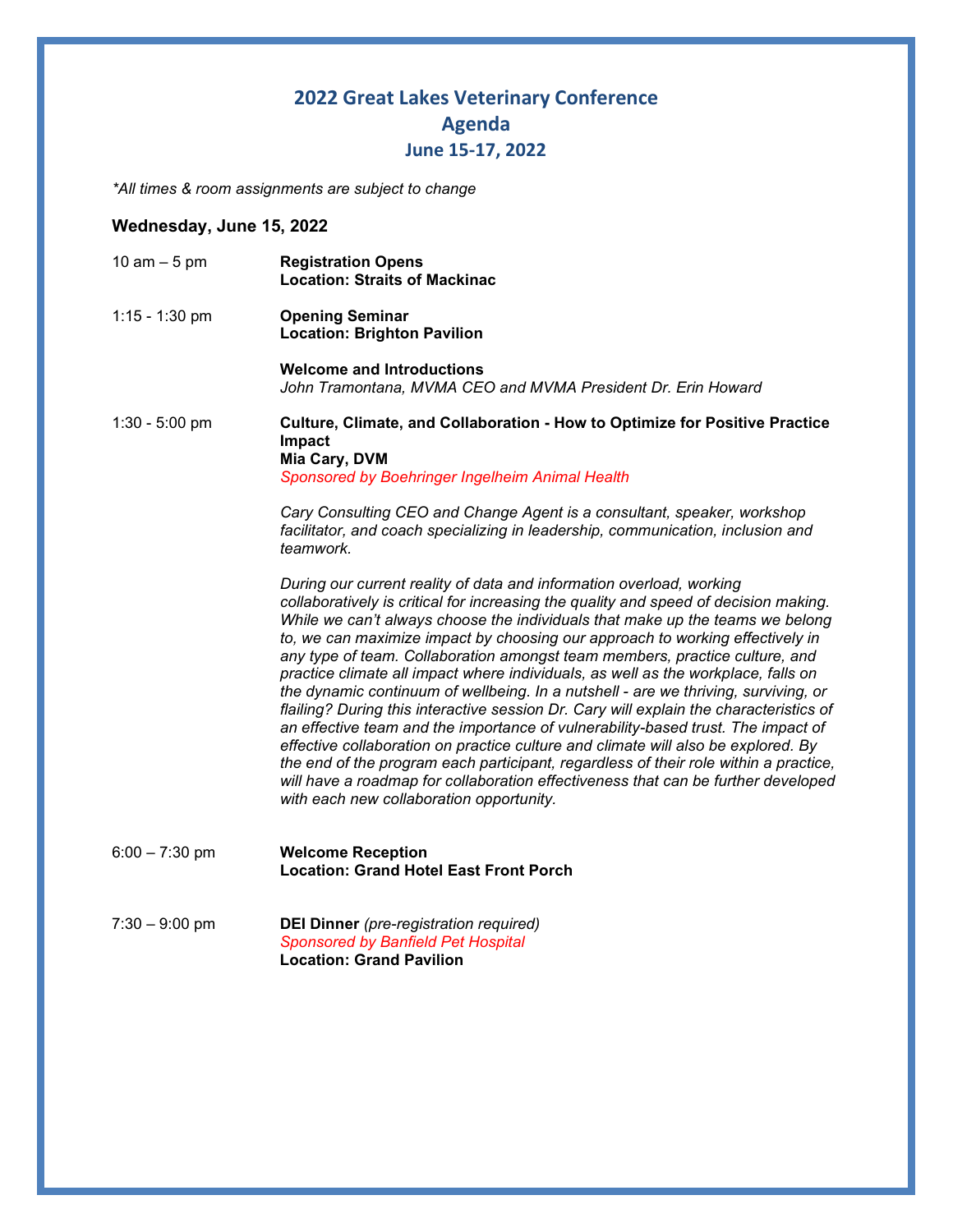## **Thursday, June 16, 2022**

| $7:00 \text{ am}$  | <b>Registration Opens</b><br><b>Location: Straits of Mackinac</b>                                                                                                                                                                                                                                                                                                                                                                                                                                                                    |
|--------------------|--------------------------------------------------------------------------------------------------------------------------------------------------------------------------------------------------------------------------------------------------------------------------------------------------------------------------------------------------------------------------------------------------------------------------------------------------------------------------------------------------------------------------------------|
| $7:00 - 8:15$ am   | <b>AVMA Breakfast (registered Grand Hotel guests)</b><br><b>Location: Pontiac Room</b>                                                                                                                                                                                                                                                                                                                                                                                                                                               |
| 8:30 am - 11:30 am | <b>Leadership with Dr. Mia Cary</b><br><b>Location: Headquarters of the Capitol Club</b><br>What Ted Lasso Teaches Us About Leadership and Life<br>If you are looking to recalibrate your leadership and life skills, whether you have<br>binged on the Ted Lasso series or not, this session is for you. During our time<br>together we will discuss a variety of leadership essentials including how kindness<br>is powerful and underrated, why small gestures can lead to massive impact, and<br>where play and laughter belong. |
| 8:30 am - 11:30 am | <b>Preventative Medicine with Dr. William Saxon</b><br><b>Sponsored by IDEXX</b><br><b>Location: Brighton Pavilion</b>                                                                                                                                                                                                                                                                                                                                                                                                               |
|                    | $\geq$ 8:30 - 9:20 am: Everything Old Is New Again<br>$\geq$ 9:30 - 10:20 am: Intestinal Parasites<br>$\geq$ 10:30 - 11:30 am: Feline Retroviral Disease                                                                                                                                                                                                                                                                                                                                                                             |
| 8:30 am - 11:30 am | <b>Radiology with Dr. Betsy Charles</b><br>Sponsored by HESKA Corporation<br><b>Location: Terrace Room</b>                                                                                                                                                                                                                                                                                                                                                                                                                           |
|                    | $\geq$ 8:30 – 9:20 am: Diagnostic Imaging as bridge to Self-Awareness:<br>Setting the Stage for Reading Films Together<br>$\geq$ 9:30 - 10:20 am: Read like Roentgen<br>10:30 - 11:30 am: I Don't Care How You Read Films as Long as You<br>do it the Same Way Every Time! Thoracic, Abdominal and<br>Musculoskeletal Reading Strategies                                                                                                                                                                                             |
| $11:30 - 1:00$ pm  | <b>Lunch on Your Own</b>                                                                                                                                                                                                                                                                                                                                                                                                                                                                                                             |
| 1:00 - 4:00 pm     | <b>Preventative Medicine with Dr. William Saxon</b><br><b>Sponsored by IDEXX</b><br><b>Location: Brighton Pavilion</b>                                                                                                                                                                                                                                                                                                                                                                                                               |
|                    | 1:00 - 1:50 pm: Vector-borne Disease<br>➤<br>▶ 2:00 - 2:50 pm: The CBC, Biochemical Profile, and Urinalysis Part 1<br>3:00 - 4:00 pm: The CBC, Biochemical Profile, and Urinalysis Part 2<br>≻                                                                                                                                                                                                                                                                                                                                       |
| 1:00 - 4:00 pm     | <b>Radiology with Dr. Betsy Charles</b><br>Sponsored by HESKA Corporation<br><b>Location: Terrace Room</b><br>1:00 - 1:50 pm: Cool Cases Part 1 - Putting Skills into Practice<br>➤<br>▶ 2:00 - 2:50 pm: Cool Cases Part 2 – Putting Skills into Practice<br>3:00 - 4:00 pm: Cool Cases Part 3 - Putting Skills into Practice<br>⋗                                                                                                                                                                                                   |
|                    | Dinner on Your Own<br>(Grand Hotel dining room at 5:30 pm to MVMA guests only at 5:30pm)                                                                                                                                                                                                                                                                                                                                                                                                                                             |
|                    | 8 - 9:30 pm (NEW TIME) Sunset Cruise (Separate Registration & Fee Required)<br>Location: Shepler's Ferry Dock - Aboard the Miss Margy<br>(Boarding begins at 7:45 p.m. – departs promptly at 8 p.m.)<br><b>Partially Sponsored by Oakland Veterinary Referral Services</b>                                                                                                                                                                                                                                                           |